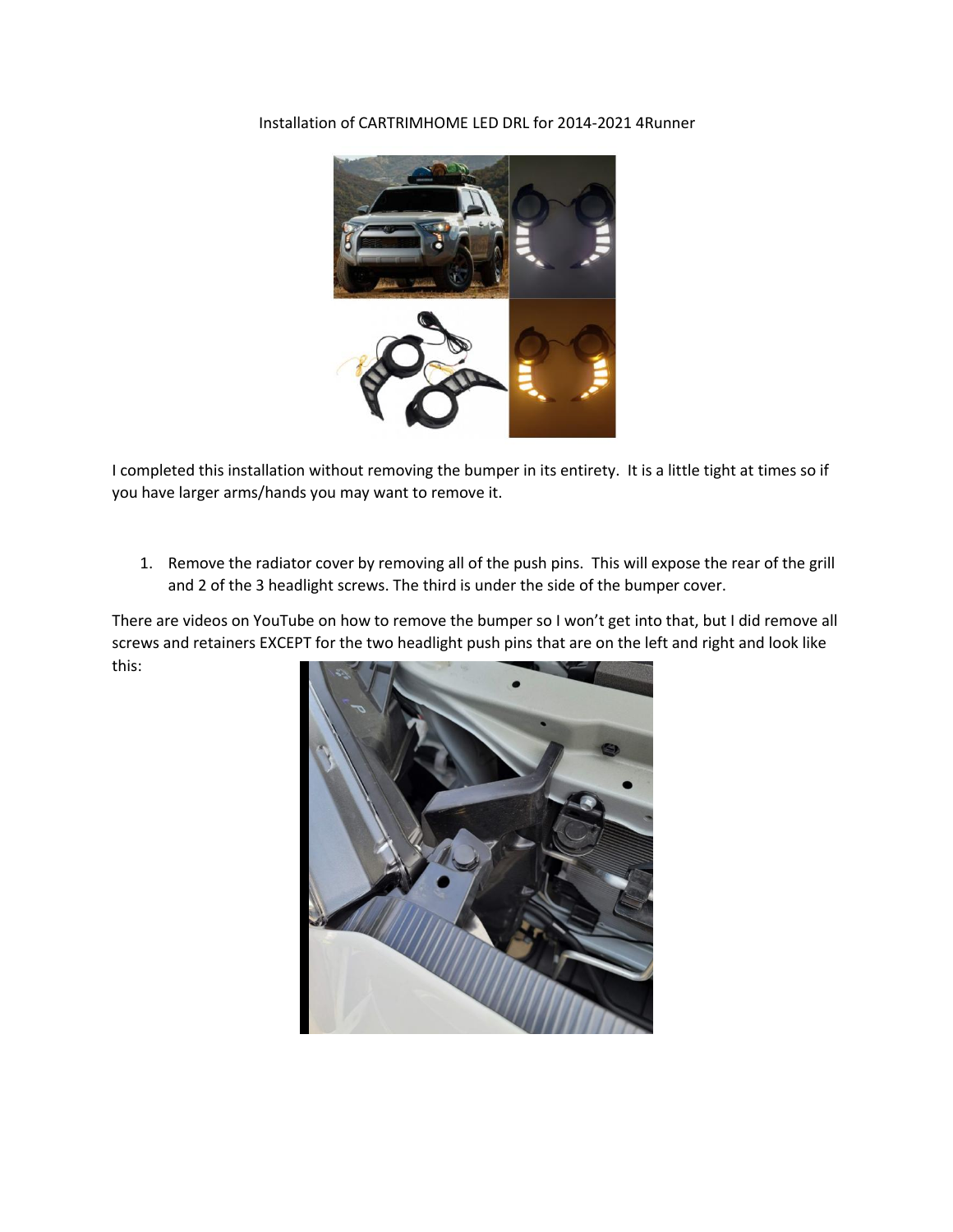Next, pry the sides of the left and right bumper away from the inner fender skirt and this will expose the third headlight bolt:



If working on the passenger side, remove the 3 bolts that hold in the headlight, as well as the push pin for that side mentioned in the last step, but leave the other push pin in the driver's side. This is what will hold your bumper from falling if you don't want to remove the whole thing.

Once all 3 headlight bolts are removed you can now pull the headlight forward to expose the wiring behind the amber blinker bulb. I put a towel between the light and the bumper to avoid and scratches.

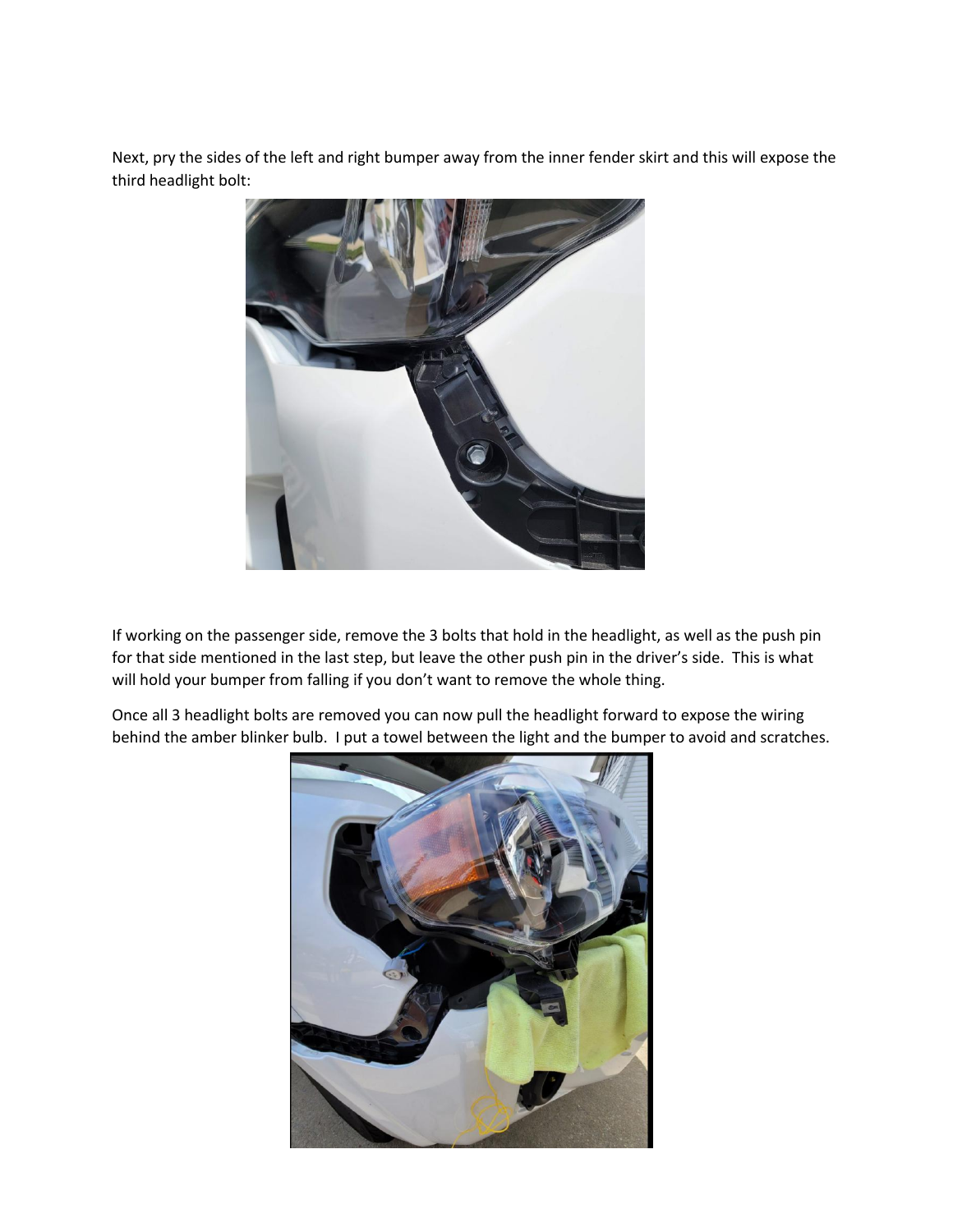At this point with the bumper pulled forward you can also remove the old fog light trim ring. The clips have a tab that is easy to compress by hand then push forward through the front of the bumper. Start at the very top and work your way down.



Now you can set the new DRL bezel in place. I ran the wires through this top hole making sure to keep the wires to one side when pushing the bumper back into place. There is a pressure clip that this spot attaches to, but is is much smaller than the actual opening so you don't need to worry about damaging the DRL wires:

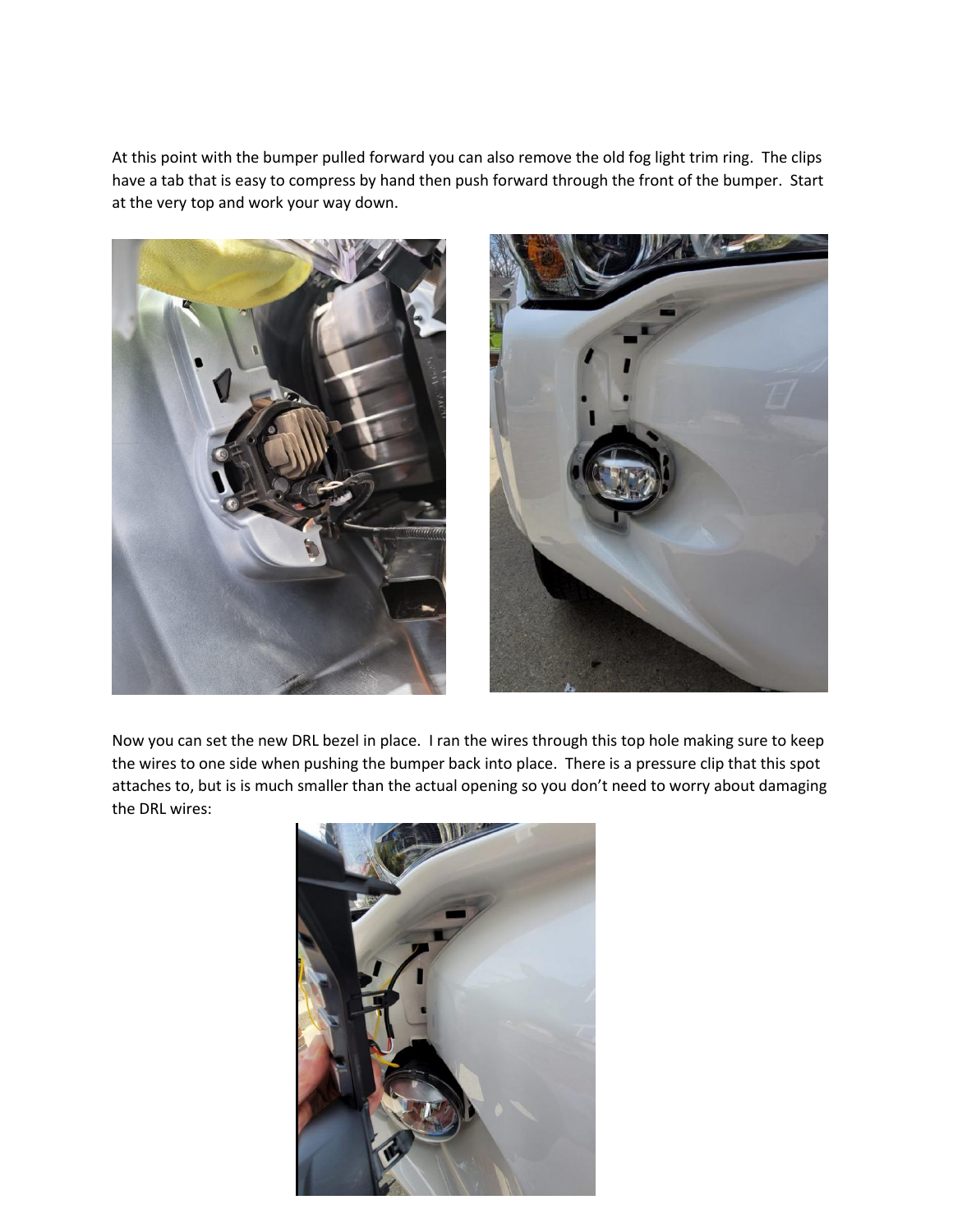You can use a T-Tap wire connector to tap into the BLUE wire coming from the passenger side amber blinker bulb and the YELLOW wire coming from the driver side amber blinker bulb.

This is the driver side:



All cleaned up:

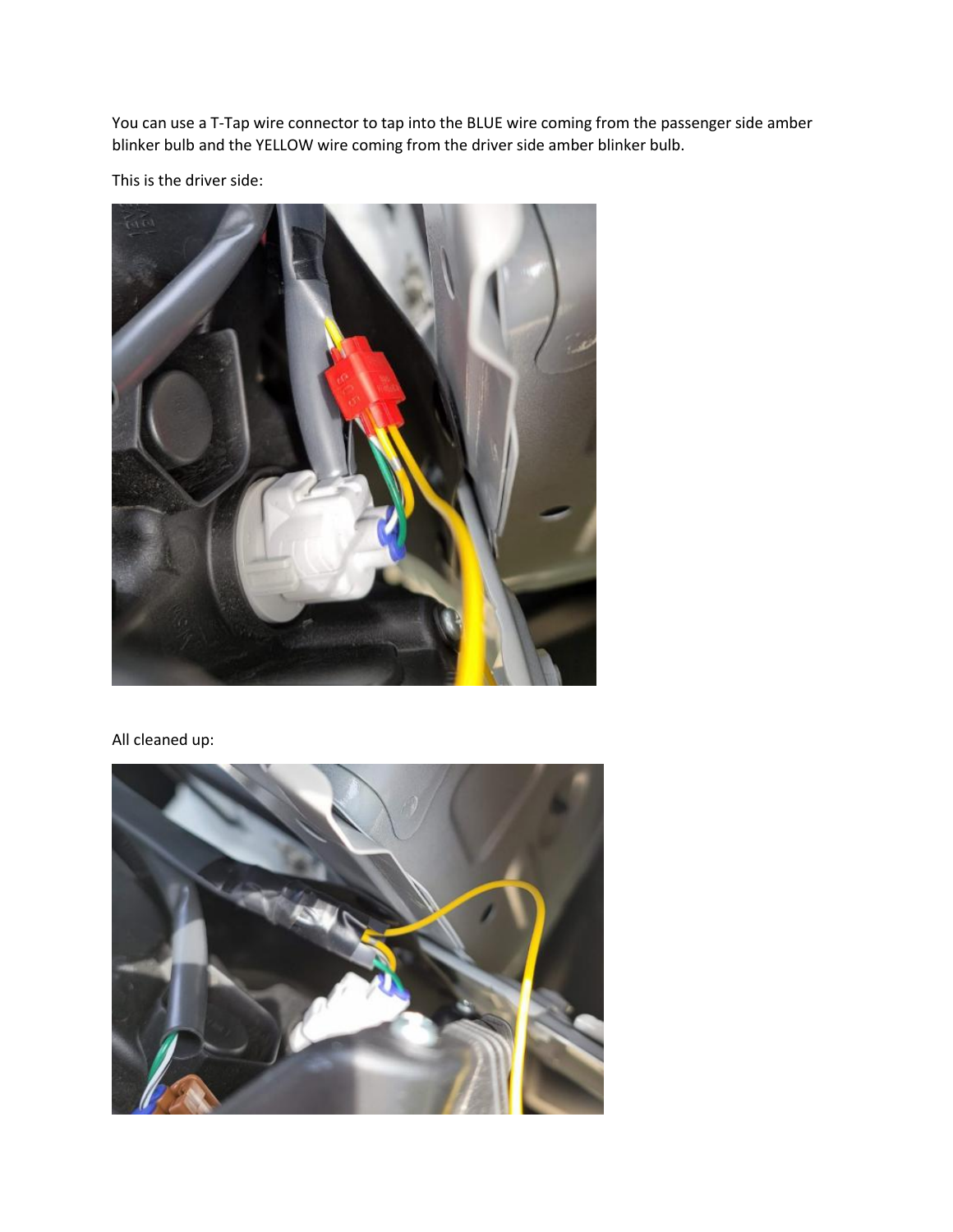In the kit comes a controller box with 2 molex connectors, one is longer than the other. The longer side goes to the passenger DRL and the shorter to the driver DRL.<br>Plug those in and secure/conceal the wiring and control box to your liking.

The other set of wires coming from the control box has loose white/red and black wires.

Run this to your underhood fuse box, concealing the wires as best as you can.

On the black wire I crimped a solderless spade connector to be connected to ground.

Loosen the ground bolt right near the fuse box and slide your spade terminal under the washer, tighten.

\*\*IMPORTANT\*\* you will NOT use the white wire, only the RED.

REMOVE ONE of the LH-LO or RH-LO 10 amp fuses and replace it with the add-a-fuse. Now connect the red wire to this.



This is what your finished product should look like. Notice the black wire on the ground bolt. Now you can put a small notch in your fusebox cover so that it will close nicely overthe black control box wire.